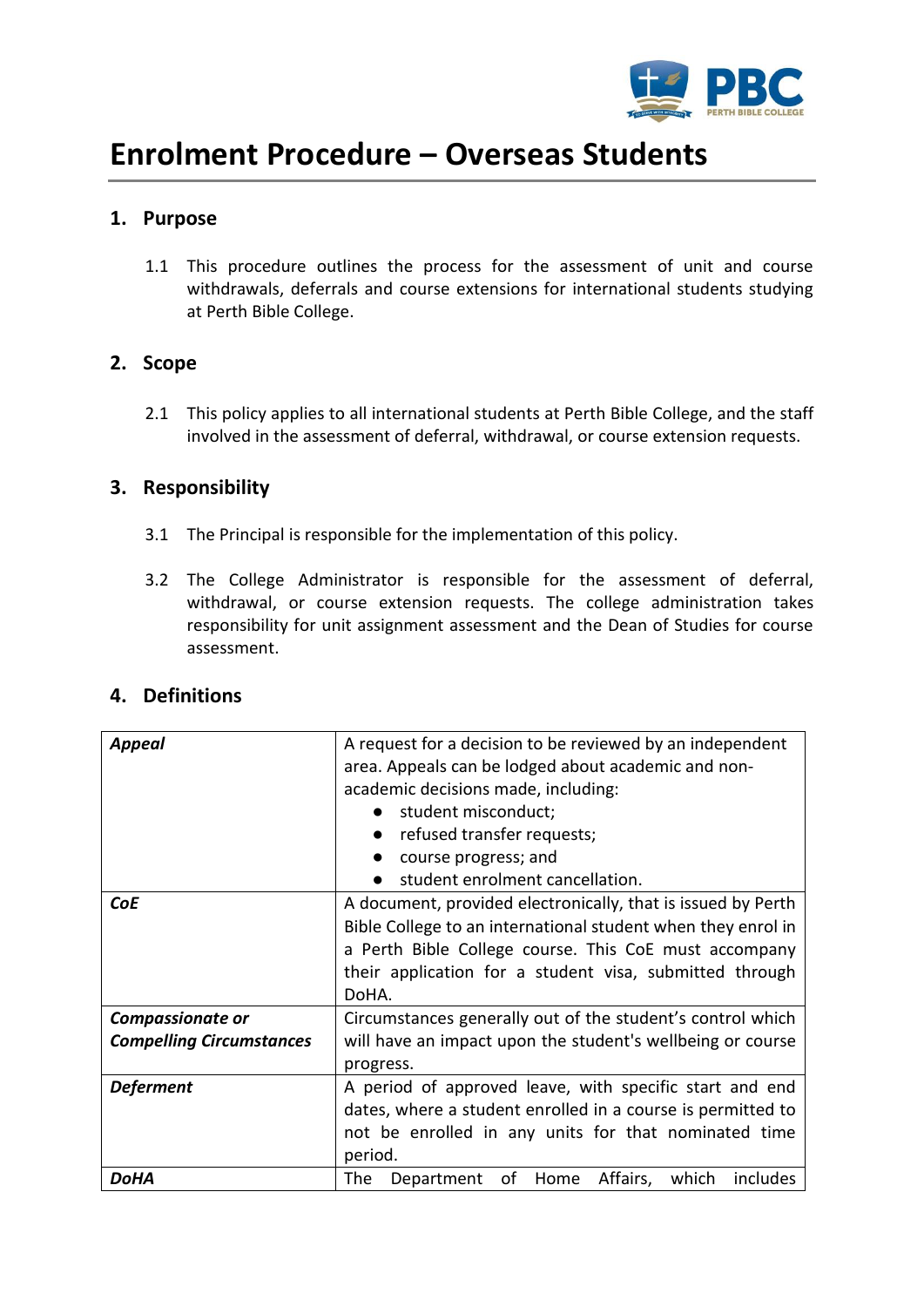|                              | responsibility for immigration matters.                       |  |  |  |
|------------------------------|---------------------------------------------------------------|--|--|--|
| <b>International Student</b> | A student studying in Australia on a student visa issued by   |  |  |  |
|                              | DoHA. Used interchangeably with the term 'overseas            |  |  |  |
|                              | student'.                                                     |  |  |  |
| <b>Intervention Strategy</b> | Action taken by Perth Bible College to assist a student who   |  |  |  |
|                              | is making unsatisfactory progress in their program.           |  |  |  |
| <b>National Code 2018</b>    | The National Code of Practice for Providers of Education      |  |  |  |
|                              | and Training to Overseas Students 2018, established           |  |  |  |
|                              | pursuant to Part 4 of the ESOS Act.                           |  |  |  |
| <b>Principal Course</b>      | The principal course refers to the main course of study to    |  |  |  |
|                              | be undertaken by an international student where a student     |  |  |  |
|                              | visa has been issued. The principal course of study is        |  |  |  |
|                              | typically the final course of study where the international   |  |  |  |
|                              | student is granted a student visa to study multiple courses   |  |  |  |
|                              | in Australia.                                                 |  |  |  |
| <b>PRISMS</b>                | Students<br>Registration and International<br>Provider        |  |  |  |
|                              | Management System: the Australian Government database         |  |  |  |
|                              | provides Australian education providers<br>with<br>that       |  |  |  |
|                              | Confirmation of Enrolment facilities required<br>for          |  |  |  |
|                              | compliance with the ESOS legislation.                         |  |  |  |
| <b>Withdrawal</b>            | Cessation of registration in a course or unit, initiated by a |  |  |  |
|                              | student after enrolment.                                      |  |  |  |

# **5. Procedure**

#### **Unit Withdrawal Requests**

- 5.1 Any overseas student who wishes to withdraw from a unit/s, must maintain their required full time study requirements. If an overseas student wishes to withdraw or change their unit/s of study, they must submit the following to the College Administrator:
	- 5.1.1 a Change of Enrolment or Withdrawal form; and
	- 5.1.2 reasons and documentation (where applicable) for the withdrawal.
- 5.2 Once the request has been received, the College Administrator will oversee the administrative changes to the student's enrolment.

#### **Approved Unit Withdrawal**

- 5.3 If the withdrawal request has been approved, the OFFICE will:
	- 5.3.1 cancel the student's enrolment in the unit; and
	- 5.3.2 notify the student.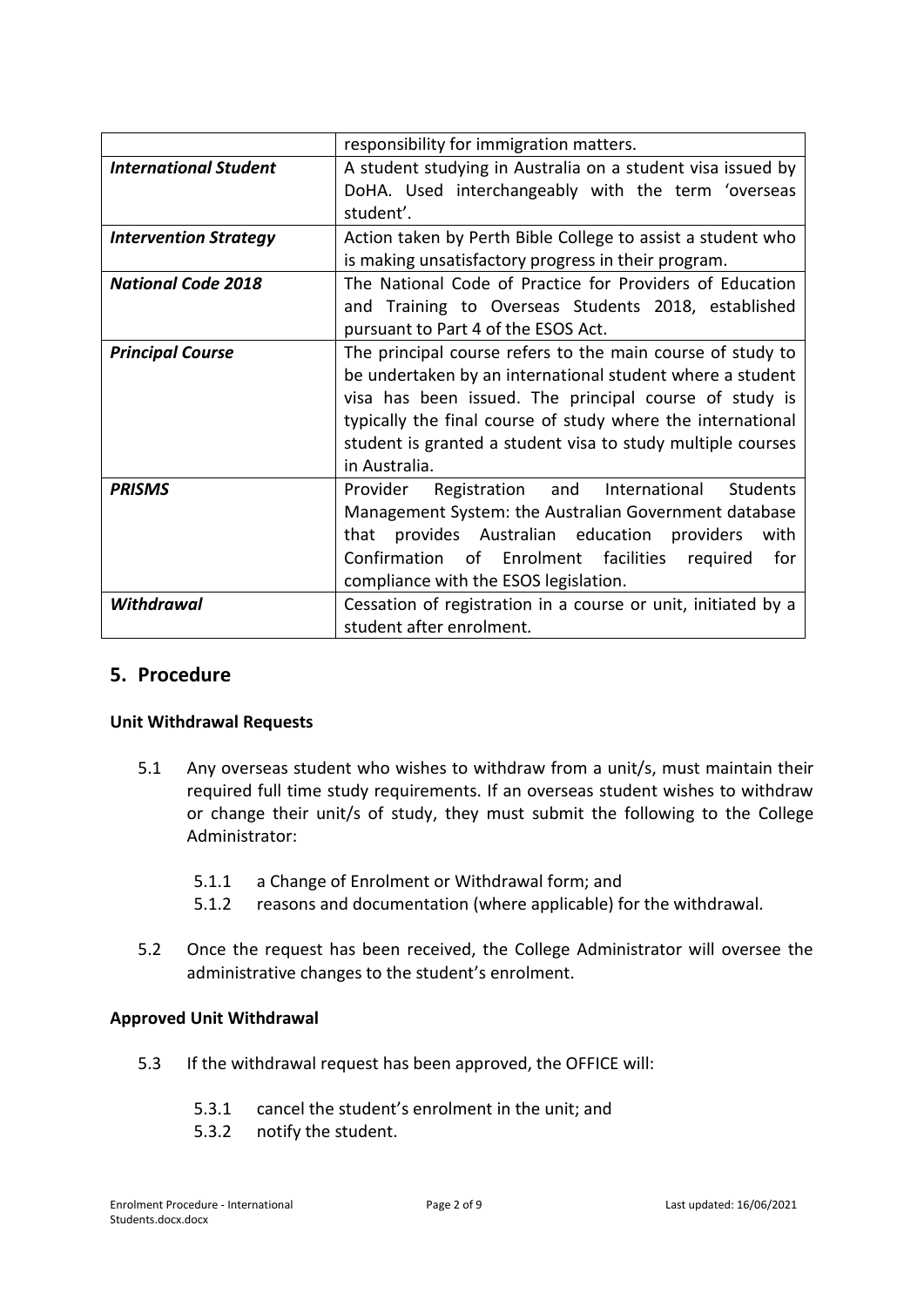- 5.4 The OFFICE will record the following information on the student's file within Student Management System:
	- 5.4.1 the application for withdrawal and the outcome;
	- 5.4.2 the assessment of the withdrawal request;
	- 5.4.3 all supporting documentation provided by the student (where applicable);
	- 5.4.4 the decision of the withdrawal; and
	- 5.4.5 the notification to the student.

#### **Refused Unit Withdrawal Requests**

- 5.5 If Perth Bible College refuses the unit withdrawal, the OFFICE will:
	- 5.5.1 issue a written response to the student outlining the reasons for the refusal; and
	- 5.5.2 inform the student of their right to appeal the decision within 20 working days, as per Perth Bible College's *Student Complaints and Appeals Policy*.
- 5.6 The OFFICE will record the following information on the student's file within Student Management System:
	- 5.6.1 the application for withdrawal;
	- 5.6.2 the assessment of the withdrawal request;
	- 5.6.3 all supporting documentation provided by the student (where applicable);
	- 5.6.4 the decision of the withdrawal; and
	- 5.6.5 the notification to the student.

#### **Course Withdrawal and Cancelation**

- 5.7 Any student who wishes to withdraw from their course of study must submit the following to the College Administrator:
	- 5.7.1 an *Application for Withdrawal Form*; and
	- 5.7.2 reasons and documentation (where applicable) for the withdrawal.
- 5.8 Once the request has been received, the will assess the withdrawal request within 14 working days.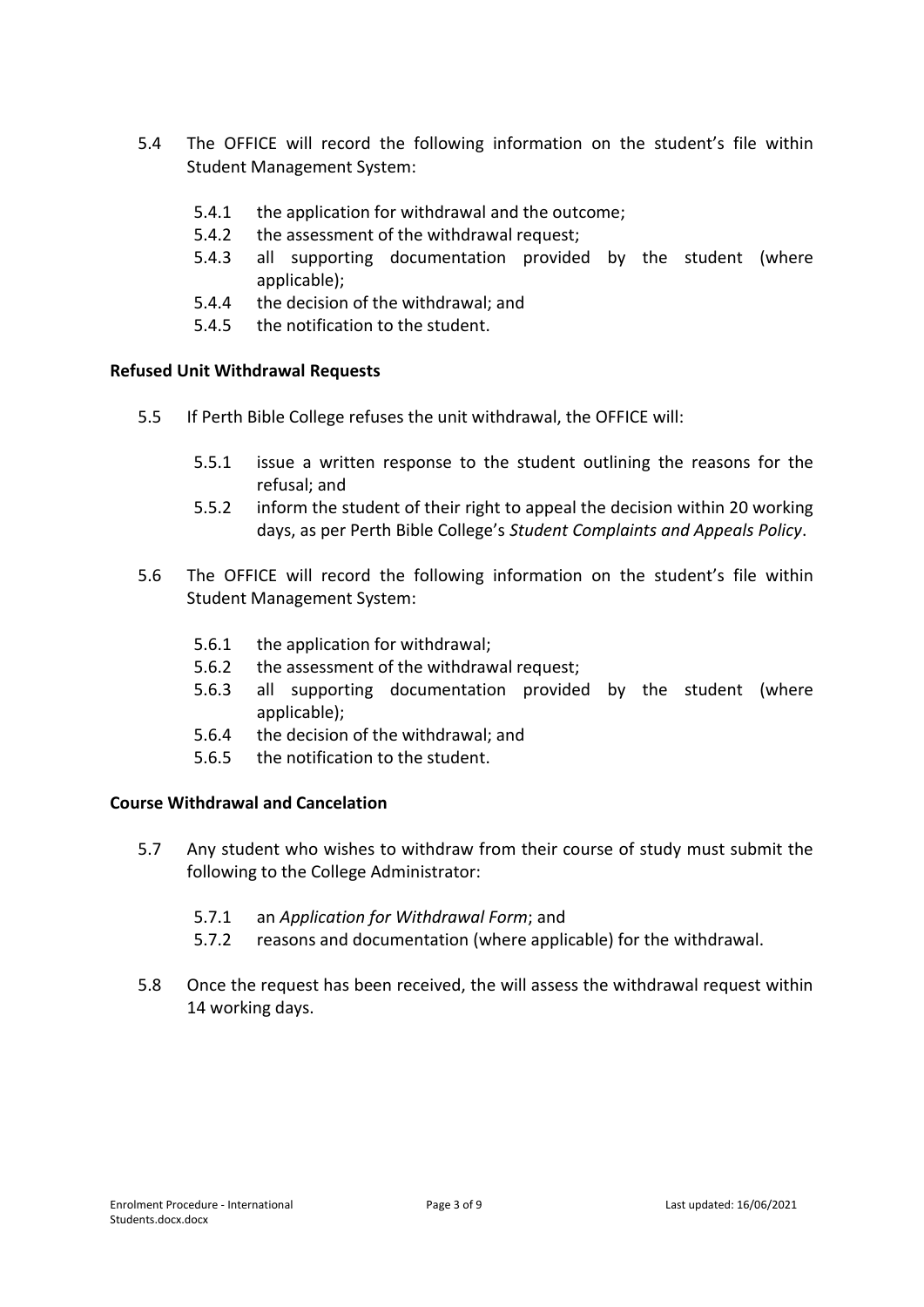#### **Approved Course Withdrawal**

- 5.9 If the withdrawal request has been approved, the College Administrator will:
	- 5.9.1 cancel the student's enrolment in the course;
	- 5.9.2 notify the Dean of Students who will cancel the student's CoE via PRISMS; and
	- 5.9.3 notify the student to contact DoHA to seek advice on whether a new visa is required.
- 5.10 The OFFICE will record the following information on the student's file within Student Management System:
	- 5.10.1 the application for withdrawal;
	- 5.10.2 the assessment of the withdrawal request;
	- 5.10.3 all supporting documentation provided by the student (where applicable);
	- 5.10.4 the decision of the withdrawal; and
	- 5.10.5 the notification to the student.

#### **Refused Course Withdrawal Requests**

- 5.11 If Perth Bible College refuses the course withdrawal, the College Administrator will:
	- 5.11.1 issue a written response to the student outlining the reasons for the refusal; and
	- 5.11.2 inform the student of their right to appeal the decision within 20 working days, as per Perth Bible College's *Student Complaints and Appeals Policy*.
- 5.12 The College Administrator will record the following information on the student's file within Student Management System:
	- 5.12.1 the application for withdrawal;
	- 5.12.2 the assessment of the withdrawal request;
	- 5.12.3 all supporting documentation provided by the student (where applicable);
	- 5.12.4 the decision of the withdrawal; and
	- 5.12.5 the notification to the student.
- 5.13 In the event that Perth Bible College cancel's an international student's course in alignment with the reasons outlined in the Enrolment Policy, PBC will: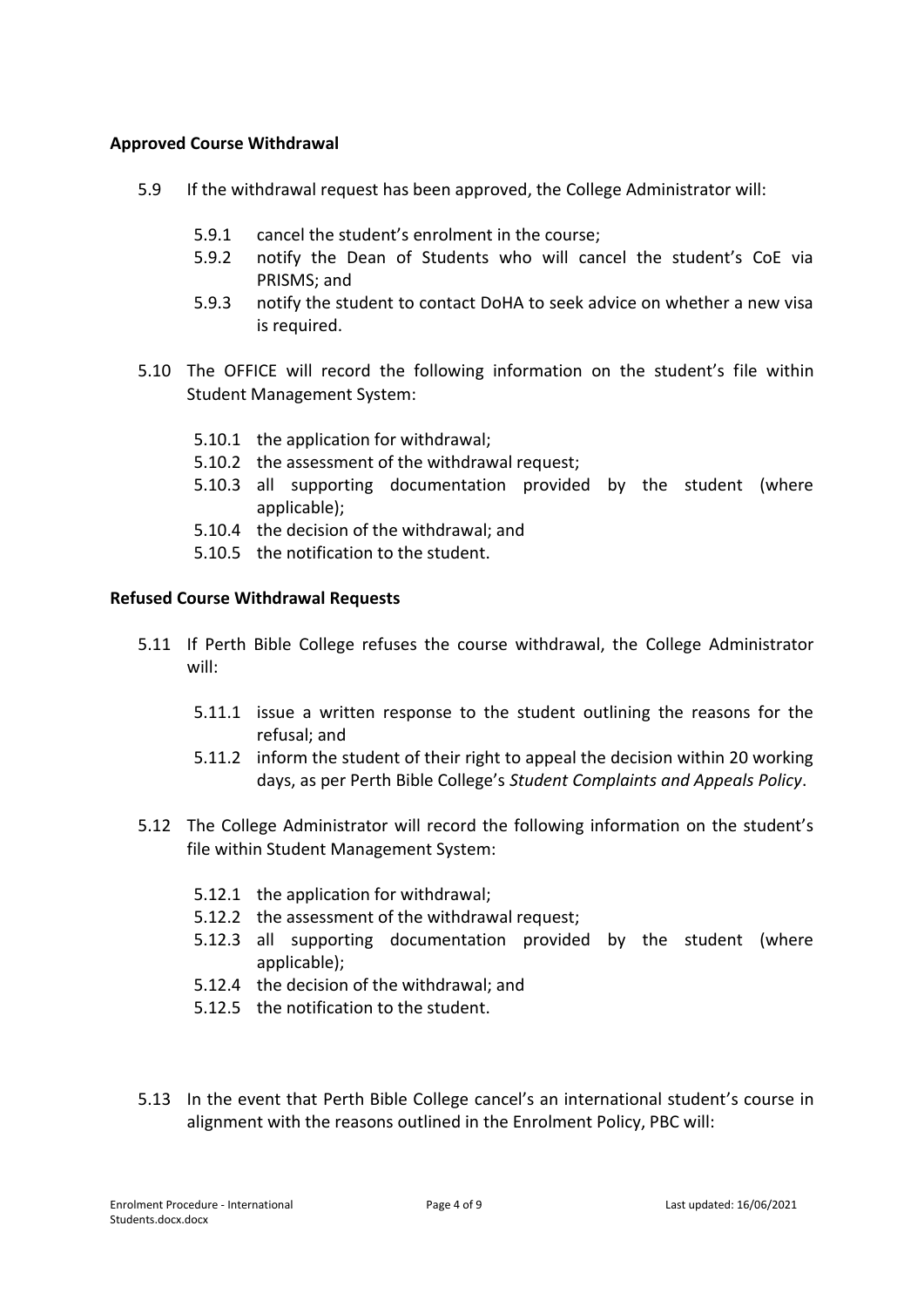- 5.13.1 In the case of 5.16.1, 5.16.4 and 5.16.5 in the international enrolment policy, PBC will notify the student in writing of PBC's intention to notify the Department of Education via PRISMS and that the student has 10 working days to access Perth Bible College's complaints and appeals process, as outlined in the Student Complaints and Appeals Policy.
- 5.13.2 If the student accesses this appeals process, the suspension of their CoE will not take effect until the completion of this process, unless circumstances relating to the welfare of the College community apply.
- 5.13.3 Students will be notified in writing in all cases of any time restrictions which may apply to their re-application for enrolment which will be determined on a case by case basis in relation to the conditions for the enrolment cancelation.
- 5.13.4 If the student has not completed six months of their principal course, Perth Bible College will assess the request as per the Student Transfer Policy – International Students and accompanying procedure.

# **Course Extension Requests**

- 5.14 Any Perth Bible College student who wishes to request a course extension must provide the following:
	- 5.14.1 a Course Variation Form; and
	- 5.14.2 evidence to demonstrate the student meets one of the requirements specified in 5.21 of the *Enrolment Policy – International Students*.
- 5.15 Once the complete request has been received, the College Administrator will assess the course extension request within 14 working days.

### **Approved Course Extension Requests**

- 5.16 If the course extension request has been approved, the College Administrator will notify the Dean of Students who will:
	- 5.16.1 issue the student an extended CoE for the expected duration of study and place a record on file; and
	- 5.16.2 notify the student to contact DoHA to seek advice on whether a new visa is required.
- 5.17 The College Administrator will record the following information on the student's file within Student Management System:
	- 5.17.1 the application for course extension;
	- 5.17.2 the assessment of the extension request;
	- 5.17.3 all supporting documentation provided by the student (where applicable);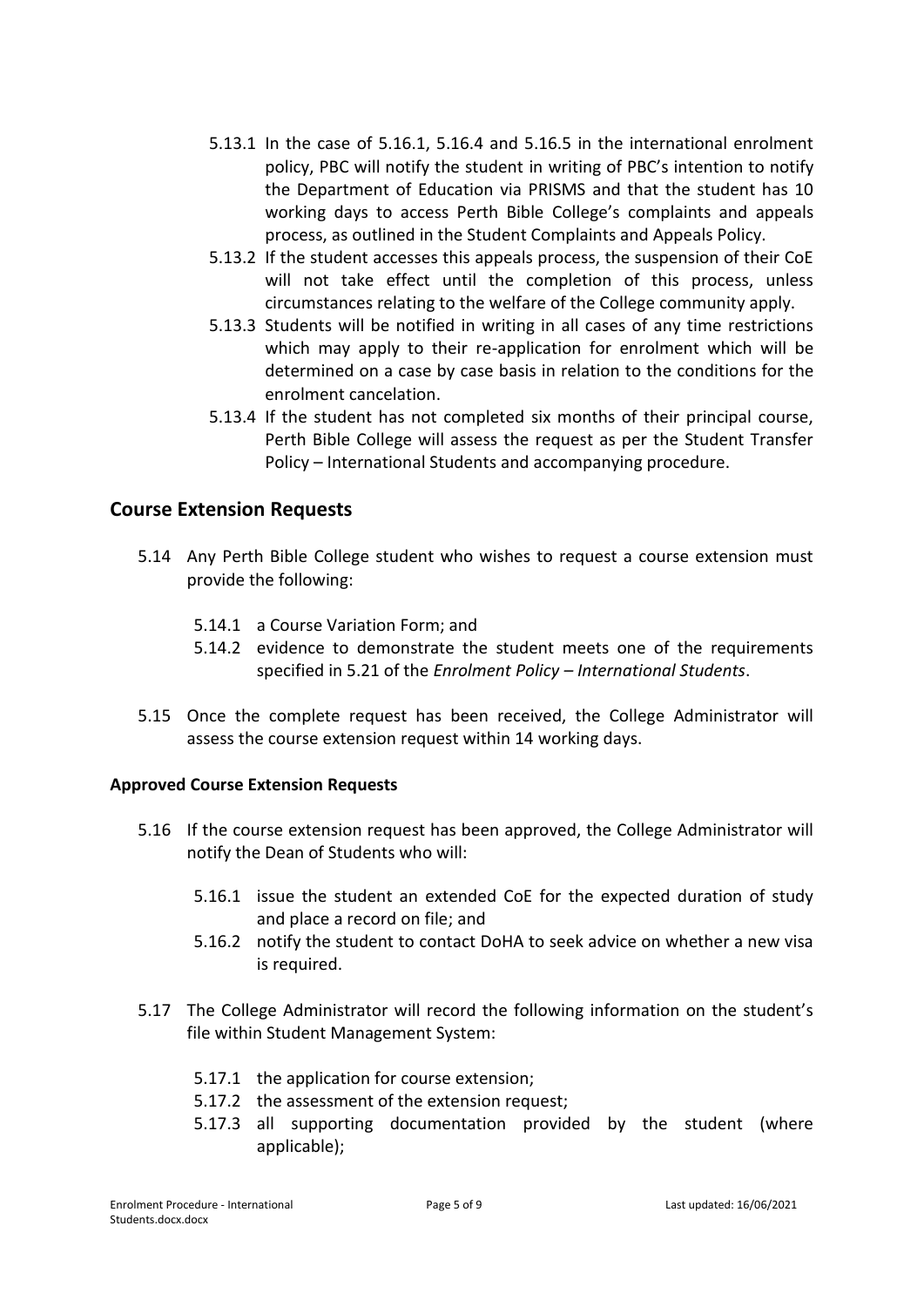- 5.17.4 the decision of the extension request; and
- 5.17.5 the notification to the student.

#### **Refused Course Extension Requests**

- 5.18 If Perth Bible College refuses the course extension request, the College Administrator will:
	- 5.18.1 issue a written response to the student outlining the reasons for the refusal; and
	- 5.18.2 inform the student of their right to appeal the decision within 20 working days, as per Perth Bible College's *Student Complaints and Appeals Policy*.
- 5.19 The College Administrator will record the following information on the student's file within Student Management System:
	- 5.19.1 the application for course extension;
	- 5.19.2 the assessment of the extension request;
	- 5.19.3 all supporting documentation provided by the student (where applicable);
	- 5.19.4 the decision of the extension request; and
	- 5.19.5 the notification to the student.

#### **Deferral Requests**

- 5.20 Any Perth Bible College student who wishes to defer their studies is required to:
	- 5.20.1 complete a Course Variation Form; and
	- 5.20.2 provide evidence to show compassionate or compelling circumstances which reflect 5.20.1, 5.20.1 or 5.20.3 in the international enrolment policy.
- 5.21 The College Administrator will assess the supplied evidence and will seek to determine the severity of the impact on the student's ability to complete the unit/units.
- 5.22 Whilst not all impacting elements can be outlined to cover every circumstance, PBC's assessment for deferral may include:
	- 5.22.1 a meeting with the student or a third party as requested by the student, the students Faculty Advisor and the Dean of Studies to discuss the circumstances in more detail and possible alternative arrangements other than a deferral which may provide less impact on the student's course progress;
	- 5.22.2 contacting relevant third parties to check integrity of evidence;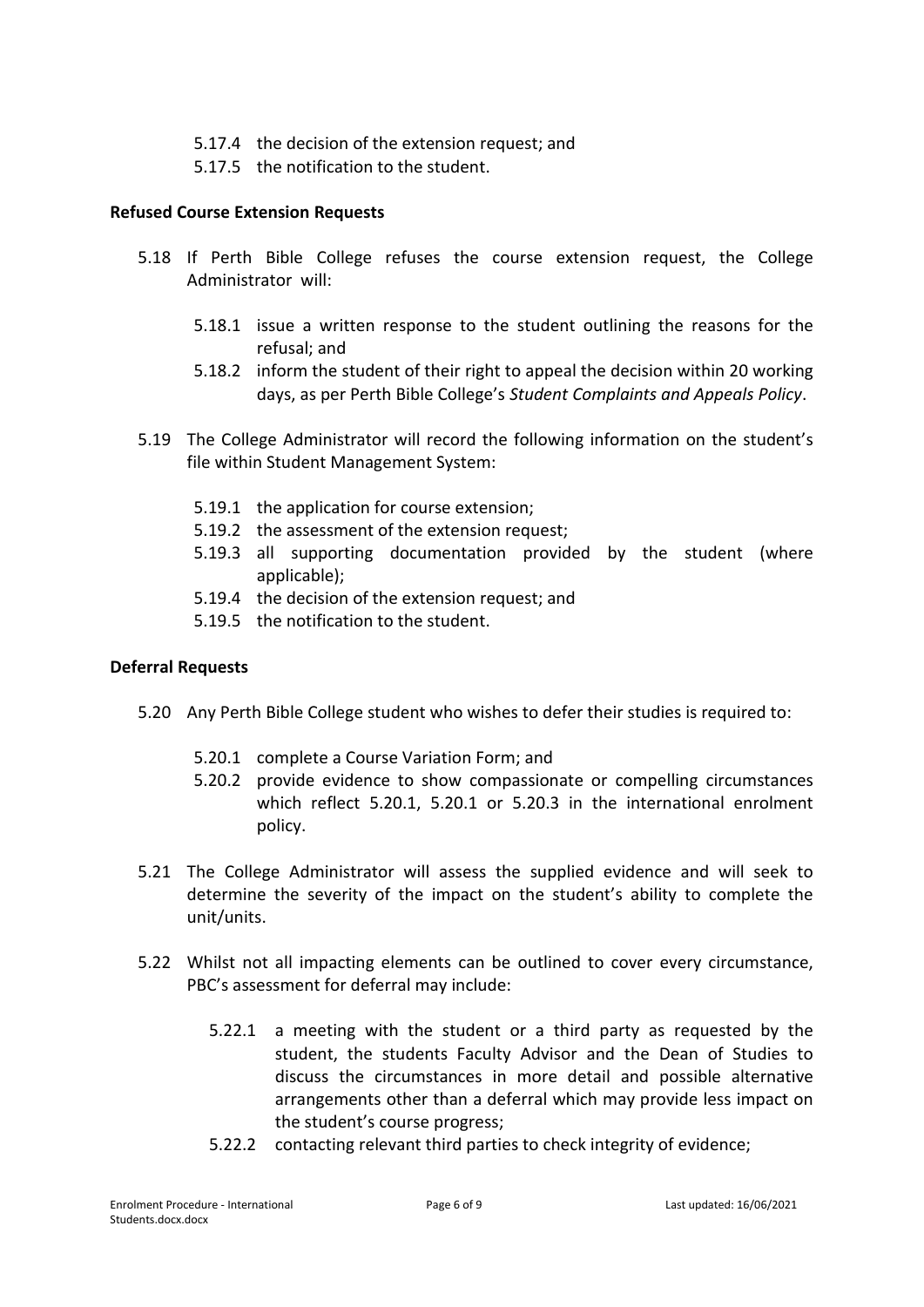- 5.22.3 consideration of previous situations which have resulted in an approved deferral to ensure equity; and
- 5.22.4 consideration of the duration of the circumstances under which the deferral is requested. A set duration for approval is not possible as individual student abilities and willingness to complete units via alternative arrangements must be taken into account.
- 5.23PBC will notify the student in writing of the outcome of their application within seven days of their request.
- 5.24This notification will inform the student of PBC's intention to notify the Department of Education via PRISMS in circumstances where this is the case and that this may affect their student visa.
- 5.25In the case that a student's request for deferral is not successful, this notification will also inform the student that they have 10 working days to access the appeals process, as outlined within the *Student Complaints and Appeals Policy*.

#### **Approved Deferral Requests**

- 5.26 If the deferral request has been approved, the Office Administrator will notify the Dean of Students who will:
	- 5.26.1 cancel the student's CoE and place a copy on file; and
	- 5.26.2 notify the student to contact DoHA to seek advice on whether a new visa is required.
- 5.27 The College Administrator will record the following information on the student's file within Student Management System:
	- 5.27.1 the application for deferral;
	- 5.27.2 the assessment of the deferral request;
	- 5.27.3 all supporting documentation provided by the student (where applicable);
	- 5.27.4 the decision of the deferral request; and
	- 5.27.5 the notification to the student.

#### **Refused Deferral Requests**

- 5.28 If Perth Bible College refuses the deferral request, the College Administrator will:
	- 5.28.1 issue a written response to the student outlining the reasons for the refusal; and
	- 5.28.2 inform the student of their right to appeal the decision within 20 working days, as per Perth Bible College's *Student Complaints and Appeals Policy*.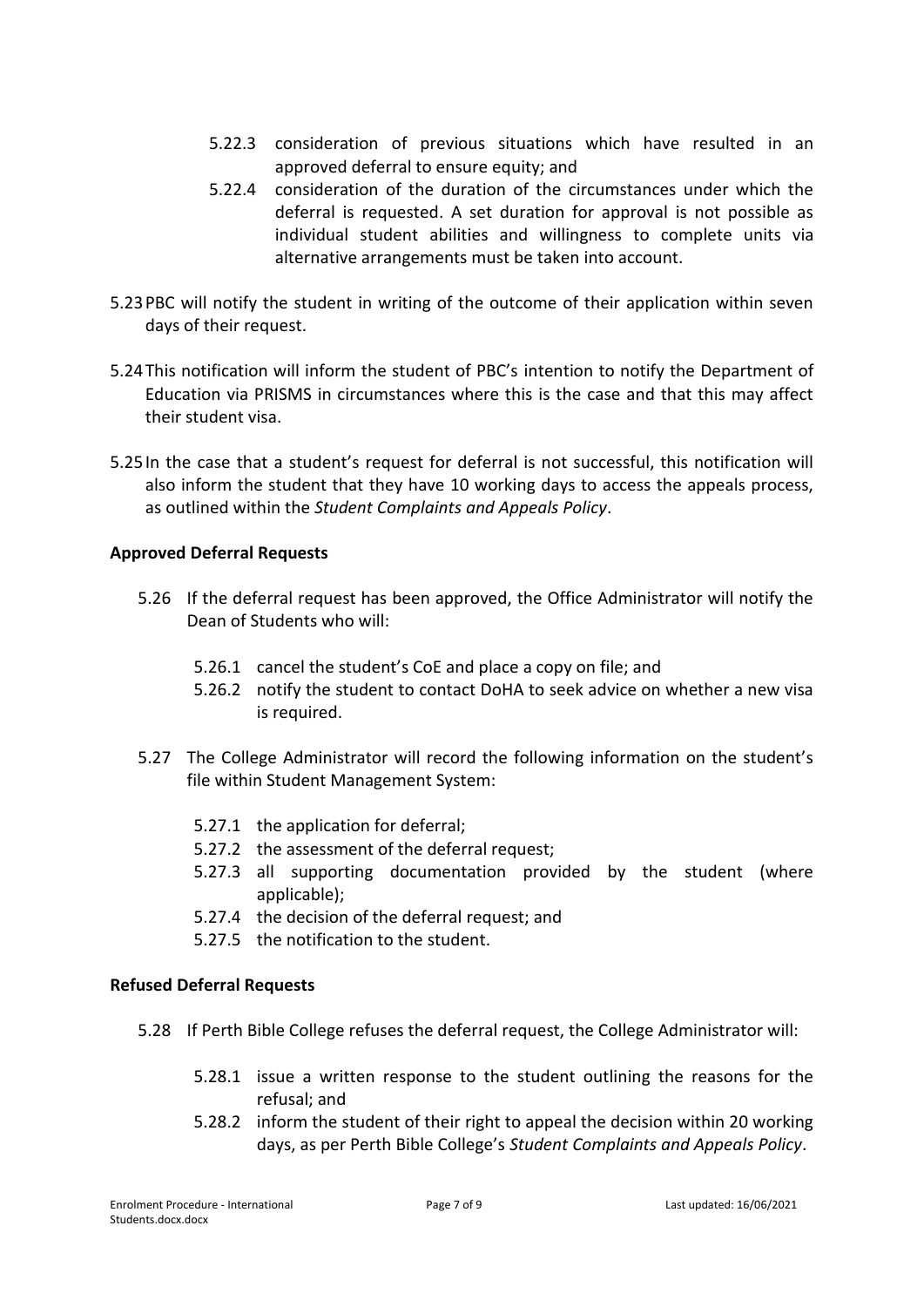- 5.29 The College Administrator will record the following information on the student's file within Student Management System:
	- 5.29.1 the application for deferral;
	- 5.29.2 the assessment of the deferral request;
	- 5.29.3 all supporting documentation provided by the student (where applicable);
	- 5.29.4 the decision of the deferral request; and
	- 5.29.5 the notification to the student.

# **6. Procedure Information**

| Date first approved:<br>13/20/2010                          | Date of effect:<br>13/20/2010 | Date last amended:<br>16/06/2021                                                                                                                                                       | Date of next review:<br>June 2022 |
|-------------------------------------------------------------|-------------------------------|----------------------------------------------------------------------------------------------------------------------------------------------------------------------------------------|-----------------------------------|
| <b>Approved by</b>                                          |                               | <b>Teaching and Learning Committee</b>                                                                                                                                                 |                                   |
| <b>Authorised Officer</b>                                   |                               | Dean of Studies                                                                                                                                                                        |                                   |
| Supporting documents, policies & forms of this<br>procedure |                               | Enrolment Policy - Overseas Students<br><b>Student Refund Policy</b><br><b>Student Complaints and Appeals Policy</b>                                                                   |                                   |
| <b>Related Legislation and Codes of Practice</b>            |                               | Higher Education Standards Framework 2015,<br>Part A: Standard 7.2<br><b>Tertiary Education Quality and Standards</b><br>Agency (TEQSA) Act 2011<br>National Code 2018, Standard 8 & 9 |                                   |
| <b>Audience</b>                                             |                               | Public                                                                                                                                                                                 |                                   |